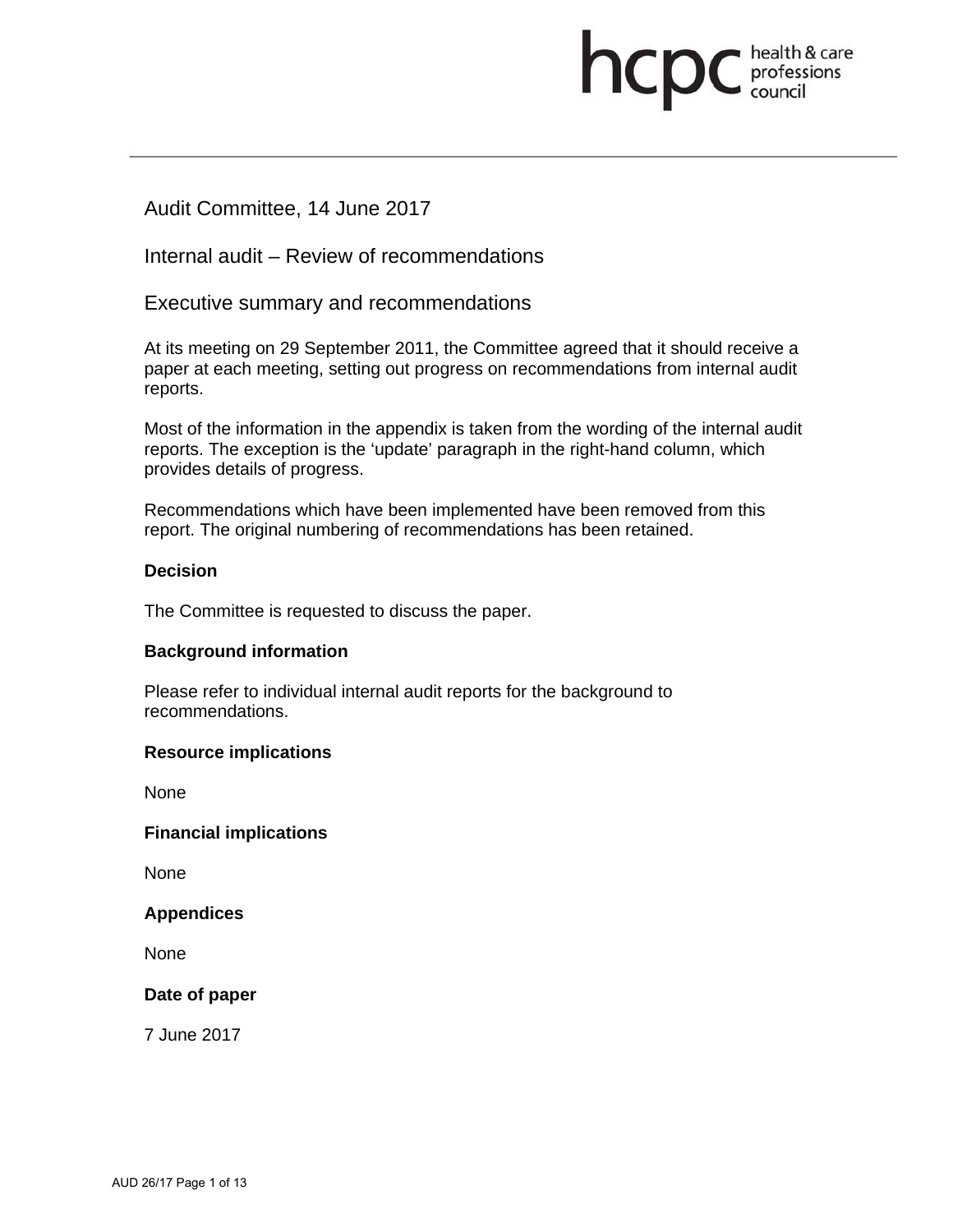#### **Recommendations from internal audit reports**

**Core Financial Systems – Payroll (report dated September 2011 – considered at Audit Committee 29 September 2011)** 

**Assurance on effectiveness of internal controls:** Substantial Assurance

#### **Recommendations summary**

#### **Review of five year plan model functionality and controls review (report dated November 2015 – considered at Audit Committee 26 November 2015)**

This report was not presented in traditional observation/recommendation/management response format. Observations that did not have an associated recommendation and recommendations that have been implemented have not been reproduced. The following recommendations are still open.

| Recommendation                                                                                                                                                                                                                                                                                                                                                                                                                                                                                                                                                                                                                                                                                                                           | <b>Priority</b> | <b>Management response</b>                                                                                                                                                         | Timescale/                                                                                                                                                                                                                                                                                         |
|------------------------------------------------------------------------------------------------------------------------------------------------------------------------------------------------------------------------------------------------------------------------------------------------------------------------------------------------------------------------------------------------------------------------------------------------------------------------------------------------------------------------------------------------------------------------------------------------------------------------------------------------------------------------------------------------------------------------------------------|-----------------|------------------------------------------------------------------------------------------------------------------------------------------------------------------------------------|----------------------------------------------------------------------------------------------------------------------------------------------------------------------------------------------------------------------------------------------------------------------------------------------------|
|                                                                                                                                                                                                                                                                                                                                                                                                                                                                                                                                                                                                                                                                                                                                          |                 |                                                                                                                                                                                    | <b>Responsibility</b>                                                                                                                                                                                                                                                                              |
| Fitness to practise section of the model                                                                                                                                                                                                                                                                                                                                                                                                                                                                                                                                                                                                                                                                                                 |                 |                                                                                                                                                                                    |                                                                                                                                                                                                                                                                                                    |
| We did not identify any major issues with inserting new data to<br>reforecast the 5 year plan based on updated actuals. We do however<br>recommend inserting a model version tracker as a way of assessing<br>performance against the budget and long term forecasts. We note that<br>it is not currently possible to change the forecast dates for FtP costs<br>independently to other calculations and understand this functionality<br>may be helpful. One approach would be to insert a flag to limit<br>changes to forecast and actual periods to only the FTP sections of the<br>model. However when implementing this we would recommend that<br>this is clearly reported to users so they are aware of assumptions being<br>used | Low             | Noted, though to<br>reforecast, the start and<br>end date of the budget<br>actuals would need to<br>change, which impacts<br>on registrant numbers<br>calculated elsewhere.        | Finance Director / Director of Fitness to Practise<br><b>Update</b><br>14/06/2017 - Work still underway<br><b>Previous updates</b><br>15/03/2017 – The work has started but is still<br>underway                                                                                                   |
| We have observed that the model can cannot currently be used for<br>sensitivity analysis or as a resource /workflow planning tool. In the<br>models current state the addition of monthly updates to enable<br>resource planning and effective reforecasting would require a periodic<br>freeze of the registrant assumptions. This would also drive the need for<br>a reconciliation/logic check between the frozen and updated registrant<br>values. Implementing this would require an update of the model with                                                                                                                                                                                                                       | Low             | Noted and agreed.<br>We'd want to do this to<br>assist with future budget<br>planning and resource<br>management, especially<br>to monitor the impact of<br>planned changes in FTP | $22/11/2016$ – This work has slipped and is now<br>starting in November with the aim of completing by<br>the end of the financial year.<br>06/09/2016 – Finance and FTP are working together<br>with the aim of integrating the FTP module of the 5<br>year plan with FTP's workforce planning and |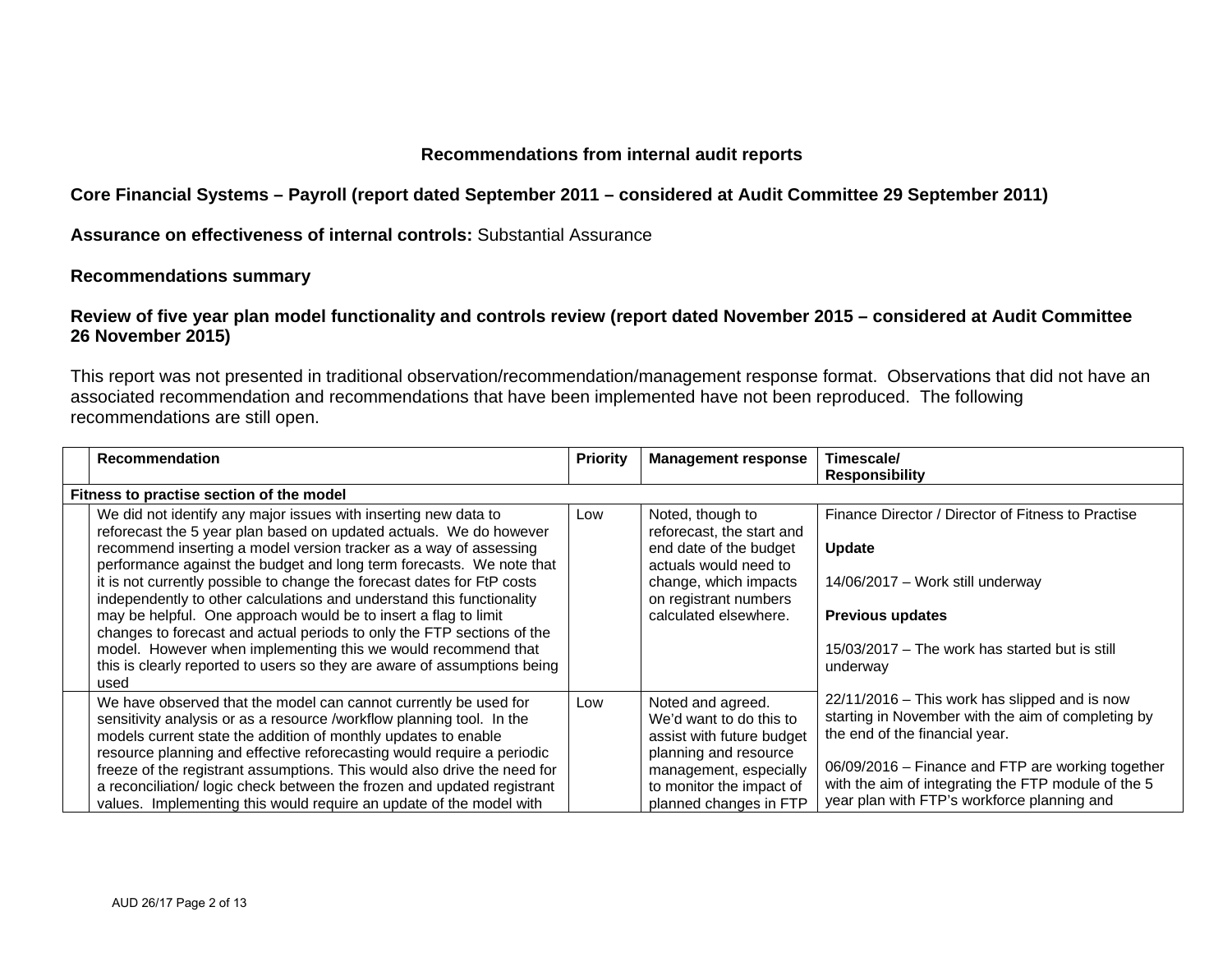| <b>Recommendation</b>                                                                                 | Priority | <b>Management response</b>   | Timescale/<br><b>Responsibility</b>                                                                                                    |
|-------------------------------------------------------------------------------------------------------|----------|------------------------------|----------------------------------------------------------------------------------------------------------------------------------------|
| sufficient testing to ensure a robust procedure for updating inputs and<br>reconciling frozen values. |          | processes and<br>structures. | management information systems. These<br>recommendations will be considered as part of that<br>work, due to complete by November 2016. |

## **Core financial controls review (report dated May 2016 – considered at Audit Committee 16 June 2016)**

| <b>Priority</b> | <b>Number of recommendations</b> |
|-----------------|----------------------------------|
| High            | <b>None</b>                      |
| Medium          | 3                                |
| Low             | 5                                |

| <b>Finding and Implication</b>                     | <b>Recommendation</b>        | <b>Priority</b> | <b>Management response</b>                 | Timescale/                |
|----------------------------------------------------|------------------------------|-----------------|--------------------------------------------|---------------------------|
|                                                    |                              |                 |                                            | <b>Responsibility</b>     |
| HR are responsible for managing pension and        | HR should conduct a periodic | Low             | The gym deduction amount is confirmed      | <b>Head of Financial</b>  |
| corporate gym membership payroll deductions        | review of all pension and    |                 | by HR and then communicated to Access.     | Accounting/Human          |
| from HCPC employees. The deductions                | corporate gym membership     |                 | The gym deduction amounts have been        | <b>Resources Manager</b>  |
| themselves are calculated by the outsourced        | payroll deductions against   |                 | confirmed with employees for 2015-2016.    |                           |
| payroll provider (Access) as part of wider payroll | outsourced payroll provider  |                 | Next review is due November 2016.          | <b>Update</b>             |
| calculations.                                      | records.                     |                 |                                            |                           |
|                                                    |                              |                 | Currently Finance do checks on the         | 14/06/2017 - Complete,    |
| A periodic review of pension and corporate gym     | This review should look to   |                 | payroll deductions, however this is not    | the new system has        |
| membership payroll deductions is not being         | ensure that payroll          |                 | well documented and the checks only        | been implemented along    |
| conducted by HR to ensure these remain up-to-      | deductions are only being    |                 | apply to changes recorded in the check     | with a revised checking   |
| date (e.g. corporate gym membership is still being | taken from employees who     |                 | report from HR. The rate of all current    | process which was         |
| used by the employee) and accurately reflect       | have corporate gym           |                 | employee and employer pension              | audited in May 2017.      |
| internal records held by the HCPC HR team (e.g.    | memberships and/or have      |                 | contributions will be checked.             |                           |
| employee pension contribution levels).             | not opted out of pension     |                 |                                            | <b>Previous updates</b>   |
| Pension reports are generated by both Access       | contributions.               |                 | Going forward under the new HR system,     |                           |
| and HCPC Finance which set out the monthly         |                              |                 | we will ensure deductions are reviewed     | $06/03/17$ – the Finance  |
| pension deductions for each employee. Whilst       | Furthermore, this review     |                 | and spot checks are done by the HR         | department is in the      |
| these reports could be used to perform a           | should also include a spot   |                 | department each month.                     | process of correcting the |
| reasonableness check of pension deductions, they   | check of payroll deductions  |                 |                                            | errors that were found. A |
| do not enable completeness or accuracy of          | to ensure these align with   |                 | Checklists will be produced to ensure this | delay occurred due to     |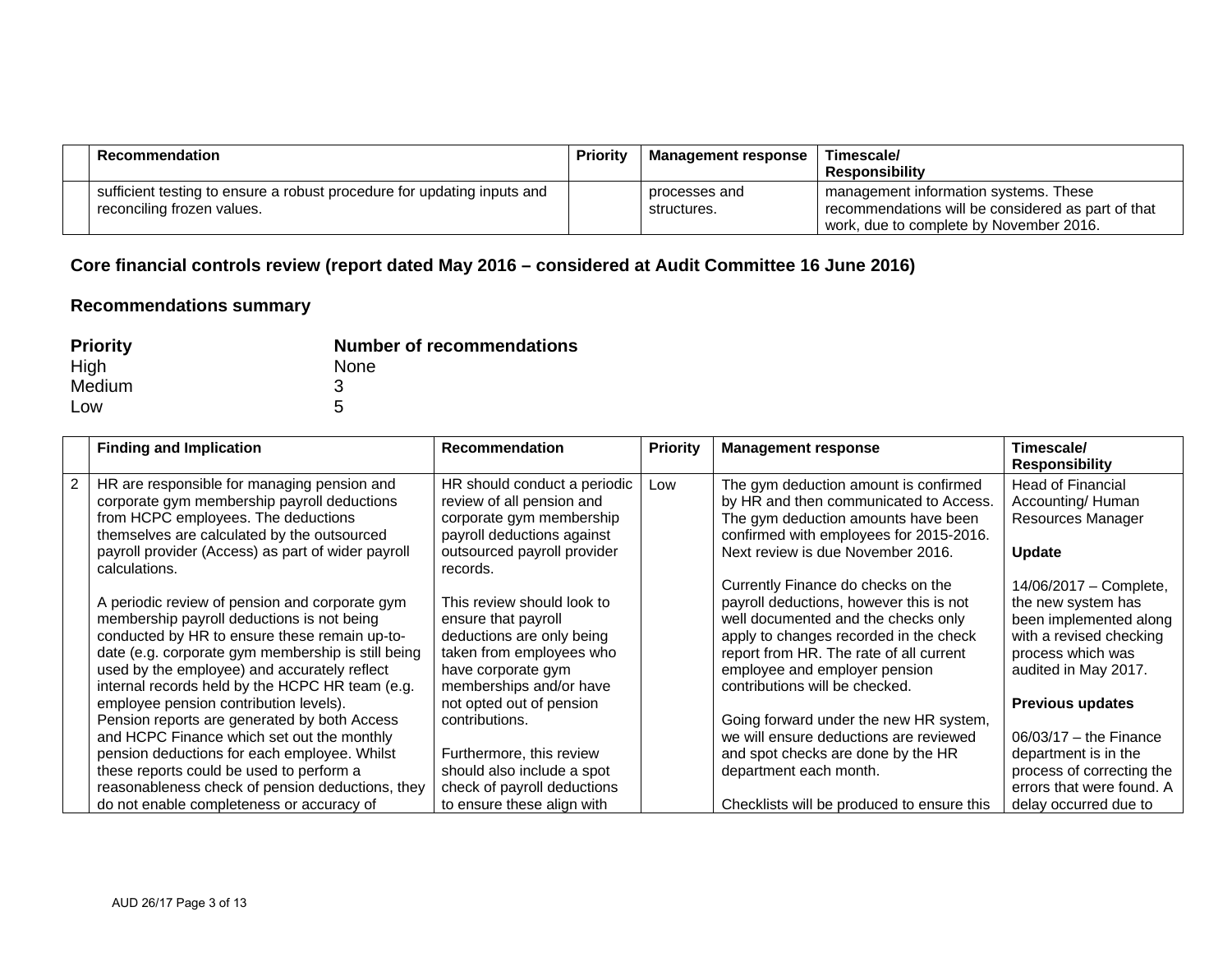| <b>Finding and Implication</b>                                                                                                                                                           | Recommendation                                                                   | <b>Priority</b> | <b>Management response</b>                                                                                                                                                                                                 | Timescale/<br><b>Responsibility</b>                                                                                                                                                                                                                                                                                                                                                                                                                                                                                                                                                                                                                                                                                                                         |
|------------------------------------------------------------------------------------------------------------------------------------------------------------------------------------------|----------------------------------------------------------------------------------|-----------------|----------------------------------------------------------------------------------------------------------------------------------------------------------------------------------------------------------------------------|-------------------------------------------------------------------------------------------------------------------------------------------------------------------------------------------------------------------------------------------------------------------------------------------------------------------------------------------------------------------------------------------------------------------------------------------------------------------------------------------------------------------------------------------------------------------------------------------------------------------------------------------------------------------------------------------------------------------------------------------------------------|
| pension deductions to be assessed.<br>Without regular, independent checks of payroll<br>deductions by HCPC, there is a risk that payroll<br>payments made to employees are not accurate. | supporting records<br>maintained by HR (such as<br>pension contribution levels). |                 | is done and reviewed.<br>Date Effective: Pension contribution<br>checks by end of June 2016. Other<br>actions in Nov/Dec 2016 (aligned with the<br>implementation of new payroll bureau<br>system)<br>Owner: HR department | incorrect information<br>being provided by our<br>previous payroll bureau<br>The new system has<br>gone live and includes<br>monthly reviews of<br>deductions carried out<br>by the HR department<br>$22/11/2016 -$ go live is<br>now planned for<br>December following a<br>parallel run in November<br>06/09/2016 - On track,<br>contract has been<br>signed with the new<br>payroll provider and<br>implementation is<br>underway leading to<br>planned go live in<br>November 2016.<br>All current employee and<br>employer pension<br>contributions were<br>checked in the August<br>payroll, and a small<br>number of errors have<br>been found. We will<br>contact the employees<br>concerned by the end of<br>September to make the<br>corrections. |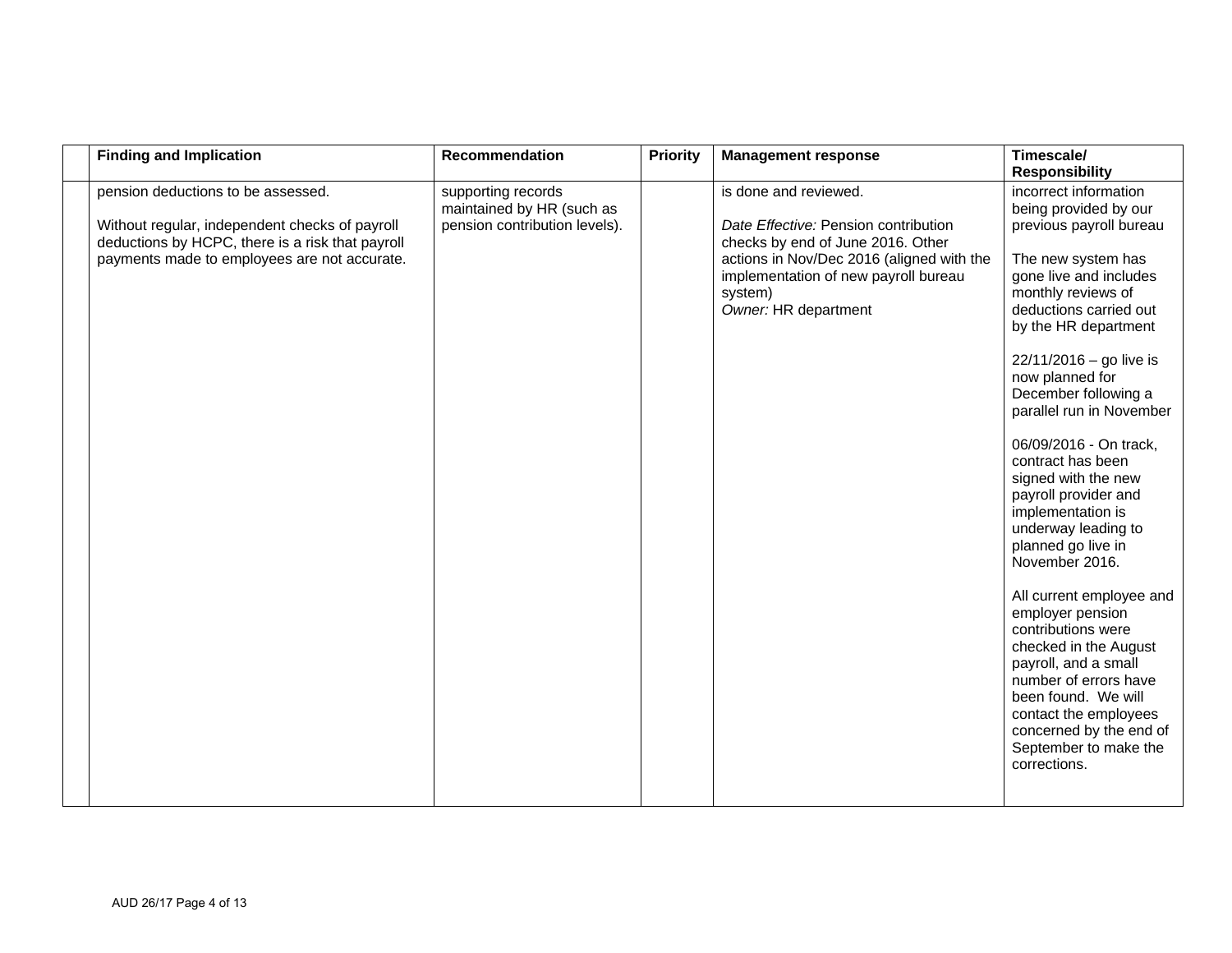|   | <b>Finding and Implication</b>                                                                                                                                                                                                                                                                                                                                                                                                                                                                                                                                                                                                                                                                    | <b>Recommendation</b>                                                                                                                                                               | <b>Priority</b> | <b>Management response</b>                                                                                                                                                                                                                                                                                                                                                                                                                                                                                                                                    | Timescale/<br><b>Responsibility</b>                                                                                                                                                                                                                                                                                                                                                                                                                                                                                                                                                                                                                                                                                                                        |
|---|---------------------------------------------------------------------------------------------------------------------------------------------------------------------------------------------------------------------------------------------------------------------------------------------------------------------------------------------------------------------------------------------------------------------------------------------------------------------------------------------------------------------------------------------------------------------------------------------------------------------------------------------------------------------------------------------------|-------------------------------------------------------------------------------------------------------------------------------------------------------------------------------------|-----------------|---------------------------------------------------------------------------------------------------------------------------------------------------------------------------------------------------------------------------------------------------------------------------------------------------------------------------------------------------------------------------------------------------------------------------------------------------------------------------------------------------------------------------------------------------------------|------------------------------------------------------------------------------------------------------------------------------------------------------------------------------------------------------------------------------------------------------------------------------------------------------------------------------------------------------------------------------------------------------------------------------------------------------------------------------------------------------------------------------------------------------------------------------------------------------------------------------------------------------------------------------------------------------------------------------------------------------------|
| 3 | HR employees we spoke to as part of this review<br>noted that the current payroll reports prepared by<br>Access do not present information in a way that<br>meet their needs. In particular, it was felt that<br>current reports present information in an overly<br>complex format, hindering HR's ease of payroll<br>oversight and review. For example, Access<br>generate a 'Net Pay' report which sets out the<br>changes made to payroll masterfile that month.<br>This report, whilst received by HR, is not currently<br>being reviewed as part of the authorisation of<br>payroll. HR are instead reviewing payslips for<br>those employees whose payroll masterfile data<br>has changed. | HCPC should work with the<br>new outsourced payroll<br>supplier, Core, to ensure that<br>payroll reports are fit-for-<br>purpose to allow oversight<br>and review of payroll by HR. | Low             | Monthly checks are done on payslips and<br>the payslips will show deduction items.<br>The current reports are not user friendly<br>and this is something we will focus on<br>when designing the reports for the new<br>system.<br>During the designing phase of the new<br>payroll system, we will hold several<br>meetings with the supplier to ensure<br>reports meet the need of both HR and<br>Finance departments and will be user<br>friendly.<br>Date Effective: June - October (Designing<br>phase of the payroll bureau system)<br>Owner: HR/Finance | <b>Head of Financial</b><br>Accounting/Human<br>Resources Manager<br><b>Update</b><br>14/06/2017 - Complete,<br>the new system has<br>been implemented along<br>with new check reports<br>which were audited in<br>May 2017.<br><b>Previous updates</b><br>$06/03/17$ - Reports are<br>being built which will<br>meet the needs of both<br>the Finance and HR<br>departments. Additional<br>reports can be built by<br>both HR and Finance<br>departments as required<br>$22/11/2016 -$ go live is<br>now planned for<br>December following a<br>parallel run in November<br>06/09/2016 - On track,<br>contract has been<br>signed with the new<br>payroll provider and<br>implementation is<br>underway leading to<br>planned go live in<br>November 2016 |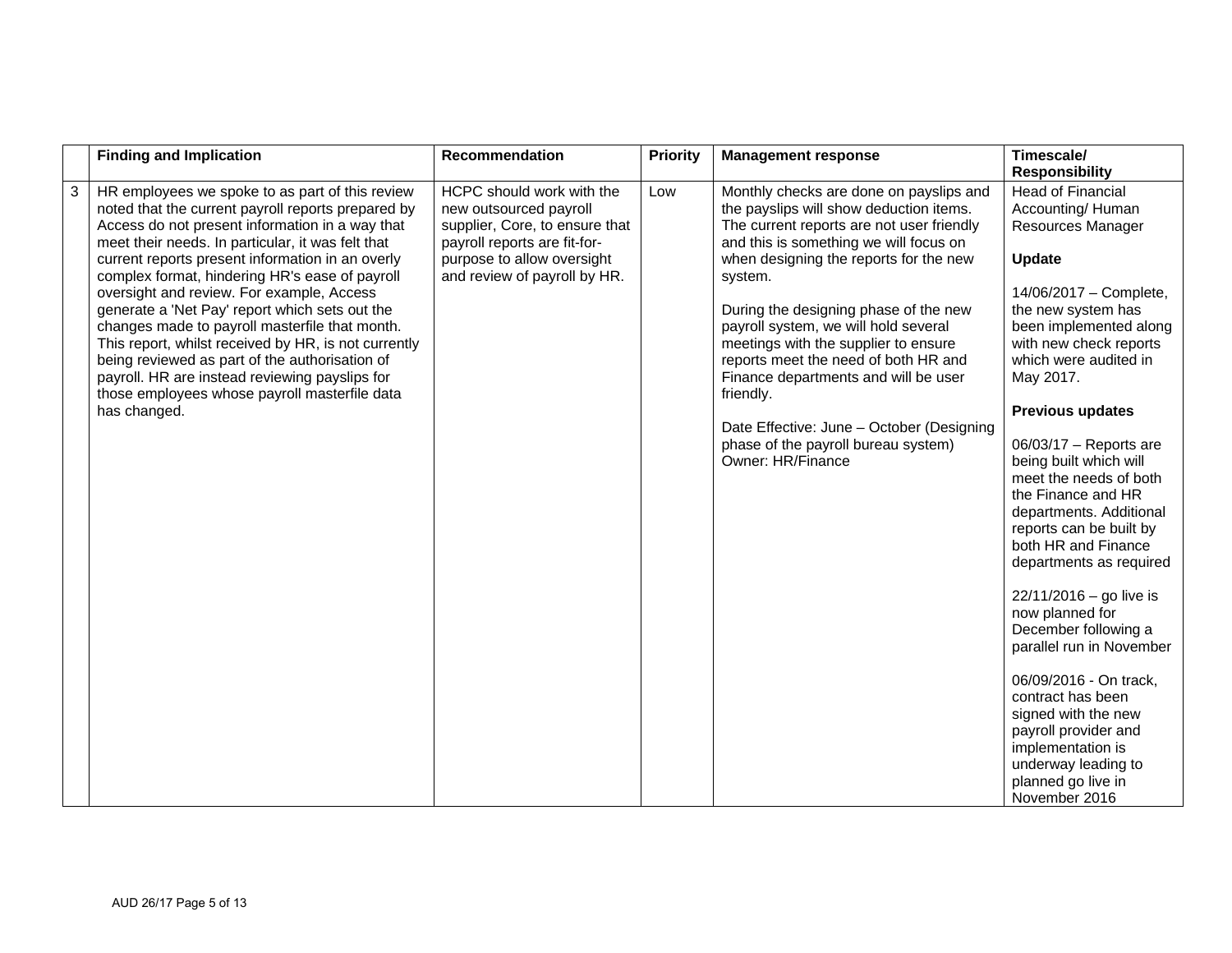|   | <b>Finding and Implication</b>                                                                                                                                                                                                                                                                                                                                                                                                                                                                                                                                                                                                                                                                                                                                                                                                                                                                                                                                                       | Recommendation                                                                                                                                                                                                                                                                                                                                                           | <b>Priority</b> | <b>Management response</b>                                                                                                                                                                                                                                                                                                                                                                                                                                                                                                                                                                                                                                                                                                                                                                                                                                                                                                                                                                                                                                                                                                                                                                                                                                                                                                                                      | Timescale/<br><b>Responsibility</b>                                                                                                                                                                                                                                                                                                                                                                                                                                                                                                                                                                                                                                                                             |
|---|--------------------------------------------------------------------------------------------------------------------------------------------------------------------------------------------------------------------------------------------------------------------------------------------------------------------------------------------------------------------------------------------------------------------------------------------------------------------------------------------------------------------------------------------------------------------------------------------------------------------------------------------------------------------------------------------------------------------------------------------------------------------------------------------------------------------------------------------------------------------------------------------------------------------------------------------------------------------------------------|--------------------------------------------------------------------------------------------------------------------------------------------------------------------------------------------------------------------------------------------------------------------------------------------------------------------------------------------------------------------------|-----------------|-----------------------------------------------------------------------------------------------------------------------------------------------------------------------------------------------------------------------------------------------------------------------------------------------------------------------------------------------------------------------------------------------------------------------------------------------------------------------------------------------------------------------------------------------------------------------------------------------------------------------------------------------------------------------------------------------------------------------------------------------------------------------------------------------------------------------------------------------------------------------------------------------------------------------------------------------------------------------------------------------------------------------------------------------------------------------------------------------------------------------------------------------------------------------------------------------------------------------------------------------------------------------------------------------------------------------------------------------------------------|-----------------------------------------------------------------------------------------------------------------------------------------------------------------------------------------------------------------------------------------------------------------------------------------------------------------------------------------------------------------------------------------------------------------------------------------------------------------------------------------------------------------------------------------------------------------------------------------------------------------------------------------------------------------------------------------------------------------|
| 5 | We were informed during our audit that HR<br>Advisors, the HR Manager and Head of HR<br>Operations review payslips for all employees who<br>have had a change in the payroll Masterfile data to<br>ensure that payroll calculations appear accurate.<br>However, this review is not currently being<br>documented by<br>HR and we were therefore unable to evidence that<br>these reviews were occurring as part of our audit.<br>Furthermore, our sample testing of new starters<br>identified that a New Starter Form (available on<br>Lotus Notes) had not been completed for one out<br>of ten employees sampled. This employee had<br>previously been a temporary employee and had<br>changed into a permanent position. However, a<br>New Starter Form should have been completed<br>when they commenced permanent employment.<br>Without regular reviews of payroll processing by<br>HR, there is<br>a risk that HCPC may not make accurate payroll<br>payments to employees. | HR should commence<br>documenting the payroll<br>reviews they perform and<br>retain these reviews for audit<br>trail purposes. The Head of<br><b>HR Operations should</b><br>remind the HCPC Managers<br>of the importance of<br>completing New Starter<br>Forms for all new starters,<br>including where individuals<br>move from temporary to<br>permanent employment. | Low             | Currently the HR Co-ordinator checks the<br>payslips against the changes and the HR<br>Manager/ Head of HR Ops reviews any<br>errors identified with the HR Co-ordinator.<br>The Quality Monitoring Sheet is used to<br>capture any issues/ errors which have<br>been identified by HR and Finance during<br>the checking process each month. An<br>email is also sent by the HR Coordinator<br>responsible for that month's payroll to<br>Finance when the check reports have<br>been checked and HR are happy that no<br>further changes need to be made. Under<br>the new payroll system, we will produce a<br>monthly checklist and will ask the<br>preparing and reviewer to both sign the<br>checklist physically or electronically to<br>show that review has been done.<br>The incident where a new starter form<br>was not completed was a one off. The<br>employee in question was firstly a temp,<br>then employed in a permanent position in<br>a different department, and then<br>transferred to another permanent role in<br>the original department.<br>Upon moving back to this role, a new<br>starter form was not completed. HR<br>department would normally make sure<br>new starter forms are filled out for all<br>employees.<br>Date Effective: Nov/Dec 2016<br>(Implementation of new payroll bureau<br>system)<br>Owner: HR department | <b>Head of Financial</b><br>Accounting/Human<br>Resources Manager<br><b>Update</b><br>14/06/2017 - Complete,<br>the new system has<br>been implemented along<br>with new check reports<br>and processes which<br>were audited in May<br>2017.<br><b>Previous updates</b><br>$06/03/17$ - Integrated<br>payroll and HR system<br>went live in December.<br>We have now run 3<br>payrolls and are<br>reviewing the process<br>checking and sign off<br>process.<br>Integrated HR and<br>payroll system mean that<br>non-completion of new<br>starter form is no longer<br>an issue.<br>$22/11/2016 -$ go live is<br>now planned for<br>December following a<br>parallel run in November<br>06/09/2016 - On track, |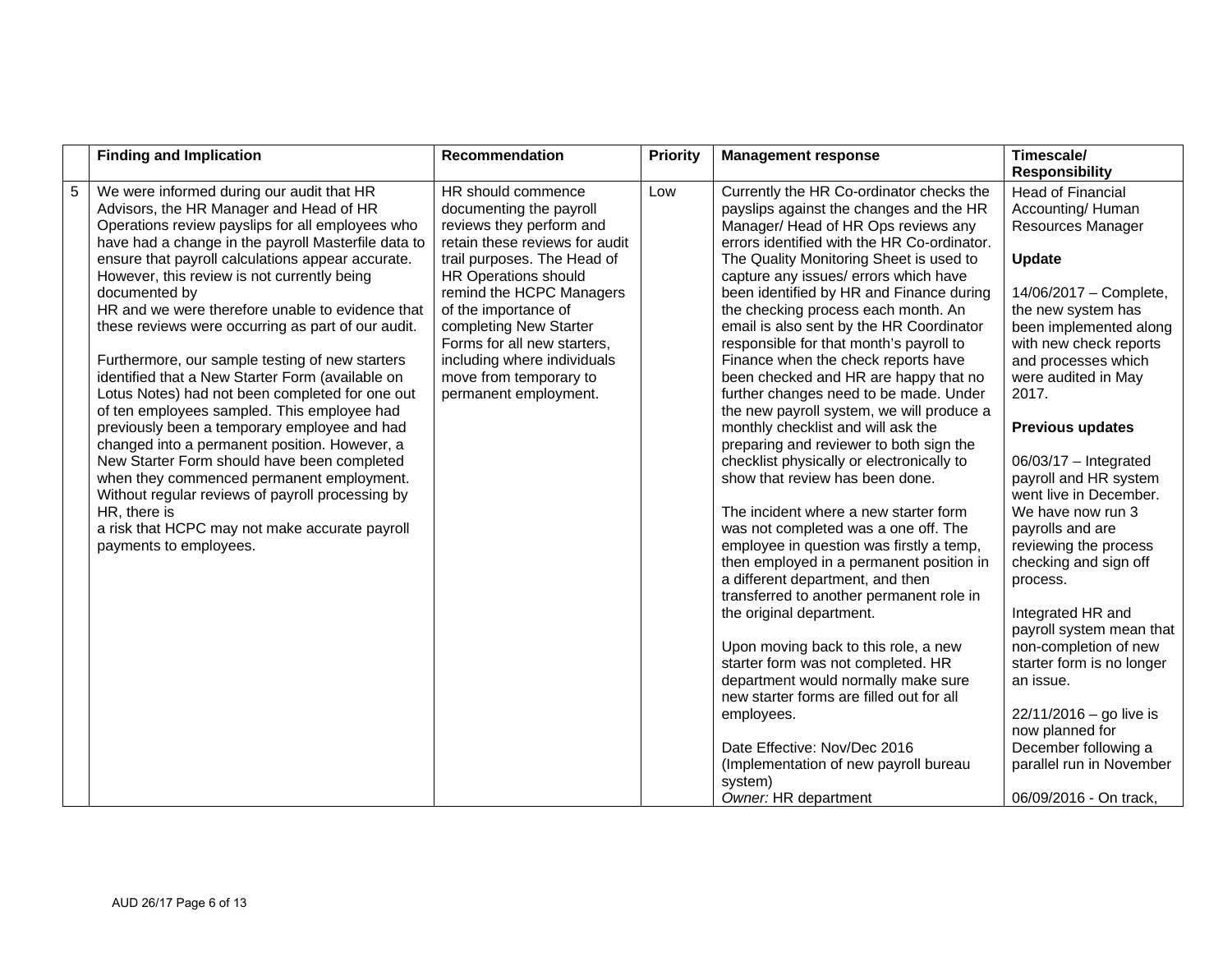| <b>Finding and Implication</b>                                                                                                                                                                                                                                                                                                                                                                                                                                                                                                                                                                                                                                                                                                                                                                                                                                                                                                                                                                                                                                                                                                                                                                                                 | <b>Recommendation</b>                                                                                                                                                                                                                                                                                                                                                                                                                                                                                                                                                                                                                                                                                                                                                                    | <b>Priority</b> | <b>Management response</b>                                                                                                                                                                                                                                                                                                                                                                                                                                                                                                                                                                                                                                                                                                                                                                                                   | Timescale/<br><b>Responsibility</b>                                                                                                                                                                                                                                                                                                                                                                                                                                                                                                                         |
|--------------------------------------------------------------------------------------------------------------------------------------------------------------------------------------------------------------------------------------------------------------------------------------------------------------------------------------------------------------------------------------------------------------------------------------------------------------------------------------------------------------------------------------------------------------------------------------------------------------------------------------------------------------------------------------------------------------------------------------------------------------------------------------------------------------------------------------------------------------------------------------------------------------------------------------------------------------------------------------------------------------------------------------------------------------------------------------------------------------------------------------------------------------------------------------------------------------------------------|------------------------------------------------------------------------------------------------------------------------------------------------------------------------------------------------------------------------------------------------------------------------------------------------------------------------------------------------------------------------------------------------------------------------------------------------------------------------------------------------------------------------------------------------------------------------------------------------------------------------------------------------------------------------------------------------------------------------------------------------------------------------------------------|-----------------|------------------------------------------------------------------------------------------------------------------------------------------------------------------------------------------------------------------------------------------------------------------------------------------------------------------------------------------------------------------------------------------------------------------------------------------------------------------------------------------------------------------------------------------------------------------------------------------------------------------------------------------------------------------------------------------------------------------------------------------------------------------------------------------------------------------------------|-------------------------------------------------------------------------------------------------------------------------------------------------------------------------------------------------------------------------------------------------------------------------------------------------------------------------------------------------------------------------------------------------------------------------------------------------------------------------------------------------------------------------------------------------------------|
|                                                                                                                                                                                                                                                                                                                                                                                                                                                                                                                                                                                                                                                                                                                                                                                                                                                                                                                                                                                                                                                                                                                                                                                                                                |                                                                                                                                                                                                                                                                                                                                                                                                                                                                                                                                                                                                                                                                                                                                                                                          |                 |                                                                                                                                                                                                                                                                                                                                                                                                                                                                                                                                                                                                                                                                                                                                                                                                                              | contract has been<br>signed with the new<br>payroll provider and<br>implementation is<br>underway leading to<br>planned go live in<br>November 2016                                                                                                                                                                                                                                                                                                                                                                                                         |
| Payroll<br>HCPC's outsourced payroll provider (Access)<br>have developed procedural documentation for the<br>payroll activities they complete on behalf of<br>HCPC. At the time of our audit this procedural<br>documentation had recently been updated and<br>had yet to be reviewed by HCPC to ensure that<br>changes appear appropriate. In our experience,<br>changes to procedure documentation (particularly<br>that of third party service providers) must be<br>reviewed and agreed upon in a timely manner as<br>changes to processes may weaken the control<br>environment and could lead to payroll processing<br>errors.<br>Furthermore, the current internal process flow<br>documentation maintained by HCPC does not<br>cover all payroll activities performed by HR and<br>Finance teams. For example, this does not detail<br>the nature of checks performed by HR and<br>Finance over payroll before this is processed by<br>Access. Without up-to-date and comprehensive<br>guidance material, there is a risk that a change in<br>staff involved in payroll processing may lead to<br>key activities not being performed efficiency or key<br>controls within the payroll process not being<br>adhered to. | The HCPC HR and Finance<br>teams should review recent<br>amendments to Access's<br>payroll procedural<br>documentation to ensure that<br>these appear reasonable,<br>and feedback any changes<br>they feel should be made to<br>ensure a robust control<br>environment is in place. The<br><b>HCPC HR and Finance</b><br>teams should provide formal<br>approval for all amendments<br>required by Access to their<br>procedural documentation<br>going forward.<br>The HCPC HR and Finance<br>teams should expand the<br>current payroll flow<br>documentation to cover all<br>key payroll processing<br>activities.<br>Additionally, this procedural<br>guidance should be updated<br>to reflect changes in<br>processes due to movement<br>to the new outsourced payroll<br>provider. | Low             | A new detailed process note for payroll<br>will be produced as part of the new payroll<br>and HR system. We will ensure that if<br>CoreHR propose a change to the<br>procedures in the future, this will get sign<br>offs from HCPC first. The only<br>amendment to Access's payroll<br>procedures was the change to the<br>calculation for mid-month salary increase.<br>This is updated in the payroll procedures<br>manual and have now been reviewed by<br>HCPC. We will look to update the process<br>notes for partner payments once FTP has<br>been transferred to this process and<br>checklist/sign off sheet has been agreed<br>with all departments.<br>Date Effective:<br>- Payroll: Nov/Dec 2016 (Implementation<br>of new payroll bureau system)<br>- Payment process - Q2/3 2016<br>Owner: Finance department | <b>Head of Financial</b><br>Accounting/Human<br>Resources Manager<br><b>Update</b><br>14/06/2017 - Complete,<br>new process flows have<br>been developed which<br>were audited in May<br>2017.<br><b>Previous updates</b><br>06/03/2017 - on track, a<br>new payroll process flow<br>for employees is due to<br>be completed shortly<br>$22/11/2016 -$ go live is<br>now planned for<br>December following a<br>parallel run in November<br>06/09/2016 - On track,<br>contract has been<br>signed with the new<br>payroll provider and<br>implementation is |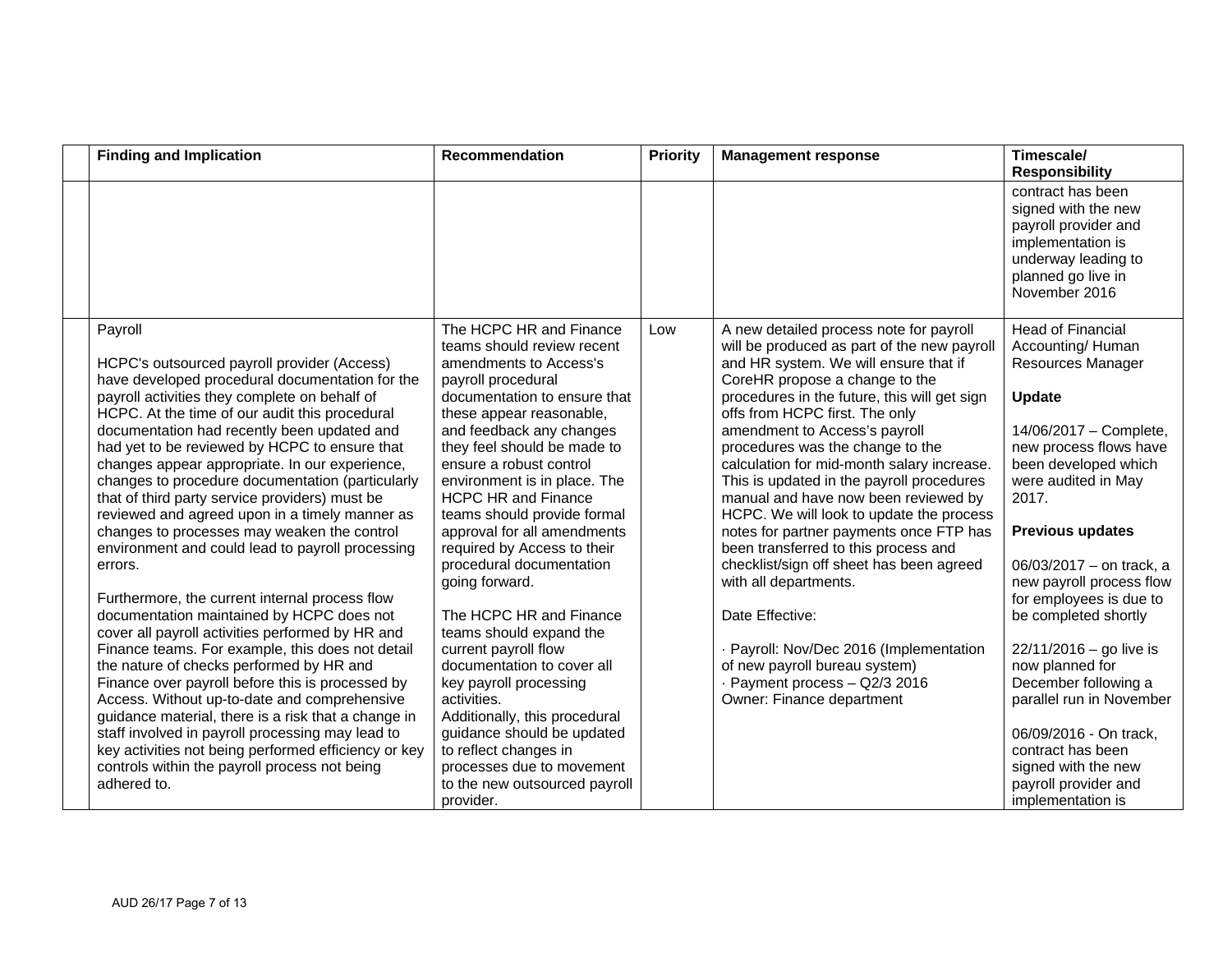| <b>Finding and Implication</b>                                                                                                                                                                                                                                                                                                                                                                                                                                                                                                                                                                                                                                                         | <b>Recommendation</b>                                                                                                                                                                                                                      | <b>Priority</b> | <b>Management response</b> | Timescale/<br><b>Responsibility</b>                        |
|----------------------------------------------------------------------------------------------------------------------------------------------------------------------------------------------------------------------------------------------------------------------------------------------------------------------------------------------------------------------------------------------------------------------------------------------------------------------------------------------------------------------------------------------------------------------------------------------------------------------------------------------------------------------------------------|--------------------------------------------------------------------------------------------------------------------------------------------------------------------------------------------------------------------------------------------|-----------------|----------------------------|------------------------------------------------------------|
| <b>Partner Payments</b><br>The current partner payment process flow<br>documentation maintained by HCPC does not<br>cover all partner payment activities performed by<br>Finance and relevant Departments. For example,<br>it does not currently include how to input partner<br>payments into WAP, and how Departments should<br>maintain their own records of partner work<br>completed.<br>Without up-to-date and comprehensive guidance<br>material, there is a risk that a change in staff<br>involved in processing partner payments may lead<br>to key activities not being performed efficiency or<br>key controls within the partner payment process<br>not being adhered to. | The HCPC Finance team.<br>and other relevant<br>Departments across the<br>organisation involved in<br>partner payments, should<br>expand the current partner<br>payment flow documentation<br>to cover all key activities in<br>this area. |                 |                            | underway leading to<br>planned go live in<br>November 2016 |

# **Review of Whistleblowing arrangements (report dated August 2016 – considered at Audit Committee 6 September 2016)**

| <b>Priority</b> | <b>Number of recommendations</b> |
|-----------------|----------------------------------|
| High            | <b>None</b>                      |
| Medium          |                                  |
| Low             |                                  |

| <b>Finding and Implication</b>                                         | <b>Recommendation</b>    | <b>Priority</b> | <b>Management response</b>   | Timescale/            |
|------------------------------------------------------------------------|--------------------------|-----------------|------------------------------|-----------------------|
|                                                                        |                          |                 |                              | <b>Responsibility</b> |
| Since becoming a prescribed person in October 2014, the Council at its | The Council should       | Medium          | Recent discussion with the   | Director of Policy    |
| meeting in March 2015 considered the Francis Report on Freedom to      | ensure that a Prescribed |                 | Solicitor to                 | and Standards         |
| Speak Up and made a number of commitments to be completed within       | Persons Policy is        |                 | Council has confirmed that   |                       |
| agreed timescales. One of these was to continue work in 2015/16 on     | developed, approved      |                 | we are compliant with the    | <b>Update</b>         |
| developing an organisation-wide process for identifying, recording and | and introduced within an |                 | legal expectations placed on |                       |
| handling protected disclosures made to the HCPC as a prescribed        | agreed timescale and     |                 | us as a prescribed person.   | 14/06/2017 -          |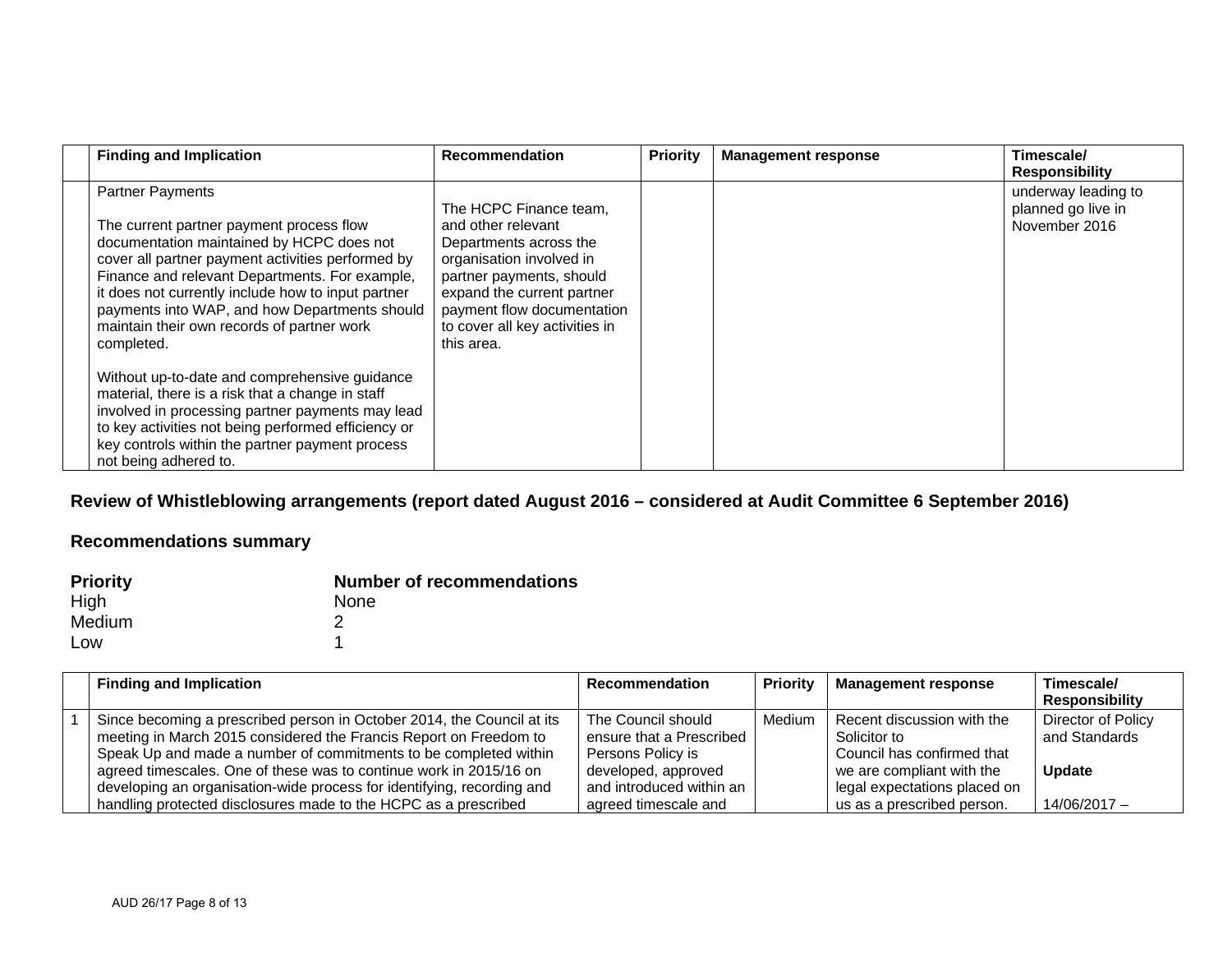| <b>Finding and Implication</b>                                                                                                                                                                                                                                                                                                                                                                                                                                                                                                                                                                                                                                                                                                                                                                                               | <b>Recommendation</b>                                                                                                                                                                                       | <b>Priority</b> | <b>Management response</b>                                                                                                                                                                                                                                                                                                                                          | Timescale/<br><b>Responsibility</b>                                                                                                                                                                                                                                                                                                                                                            |
|------------------------------------------------------------------------------------------------------------------------------------------------------------------------------------------------------------------------------------------------------------------------------------------------------------------------------------------------------------------------------------------------------------------------------------------------------------------------------------------------------------------------------------------------------------------------------------------------------------------------------------------------------------------------------------------------------------------------------------------------------------------------------------------------------------------------------|-------------------------------------------------------------------------------------------------------------------------------------------------------------------------------------------------------------|-----------------|---------------------------------------------------------------------------------------------------------------------------------------------------------------------------------------------------------------------------------------------------------------------------------------------------------------------------------------------------------------------|------------------------------------------------------------------------------------------------------------------------------------------------------------------------------------------------------------------------------------------------------------------------------------------------------------------------------------------------------------------------------------------------|
| person under PIDA. The Director of Policy and Standards informed us<br>that management had recently published more detailed information on its<br>website about making such disclosures (as part of an existing section for<br>registrants on reporting and escalating concerns).<br>An internal policy setting out what is means to be a prescribed person<br>and what procedures need to be followed had not yet been produced,<br>but is planned for autumn 2016. The Council should use the launch of<br>this policy to promote the role of the HCPC as a prescribed person to<br>managers and staff and to brief and/or train as appropriate those who<br>might receive such disclosures. There may not be clarity within the<br>HCPC in how to deal with disclosures to it as a prescribed person<br>without a policy. | monitored, All<br>employees, partners<br>and Council and<br>committee members<br>should be made aware<br>of the new policy so that<br>the HCPC's role as a<br>prescribed person is<br>clear and understood. |                 | We agree, however, that an<br>internal policy which can be<br>used to raise awareness<br>across the organisation of<br>our role as a prescribed<br>person would be very helpful.<br>A policy will be produced and<br>agreed by the Executive<br>Management Team in 2016,<br>with progress reported in the<br>Policy and Standards<br>Directorate report to Council. | Underdevelopment.<br>This will now be<br>informed by a<br>meeting with other<br>regulators to take<br>place in July 2017<br><b>Previous updates</b><br>15/03/2017 - This<br>work is now<br>expected to be<br>considered by the<br>EMT in March 2017<br>$22/11/2016 -$ This is<br>underdevelopment<br>and is due to be<br>considered by the<br>Executive<br>Management Team<br>in January 2017. |

# **Review of Registration Appeals Process (report dated November 2016 – considered at Audit Committee 22 November 2016)**

| <b>Priority</b> | <b>Number of recommendations</b> |
|-----------------|----------------------------------|
| High            | <b>None</b>                      |
| Medium          |                                  |
| Low             |                                  |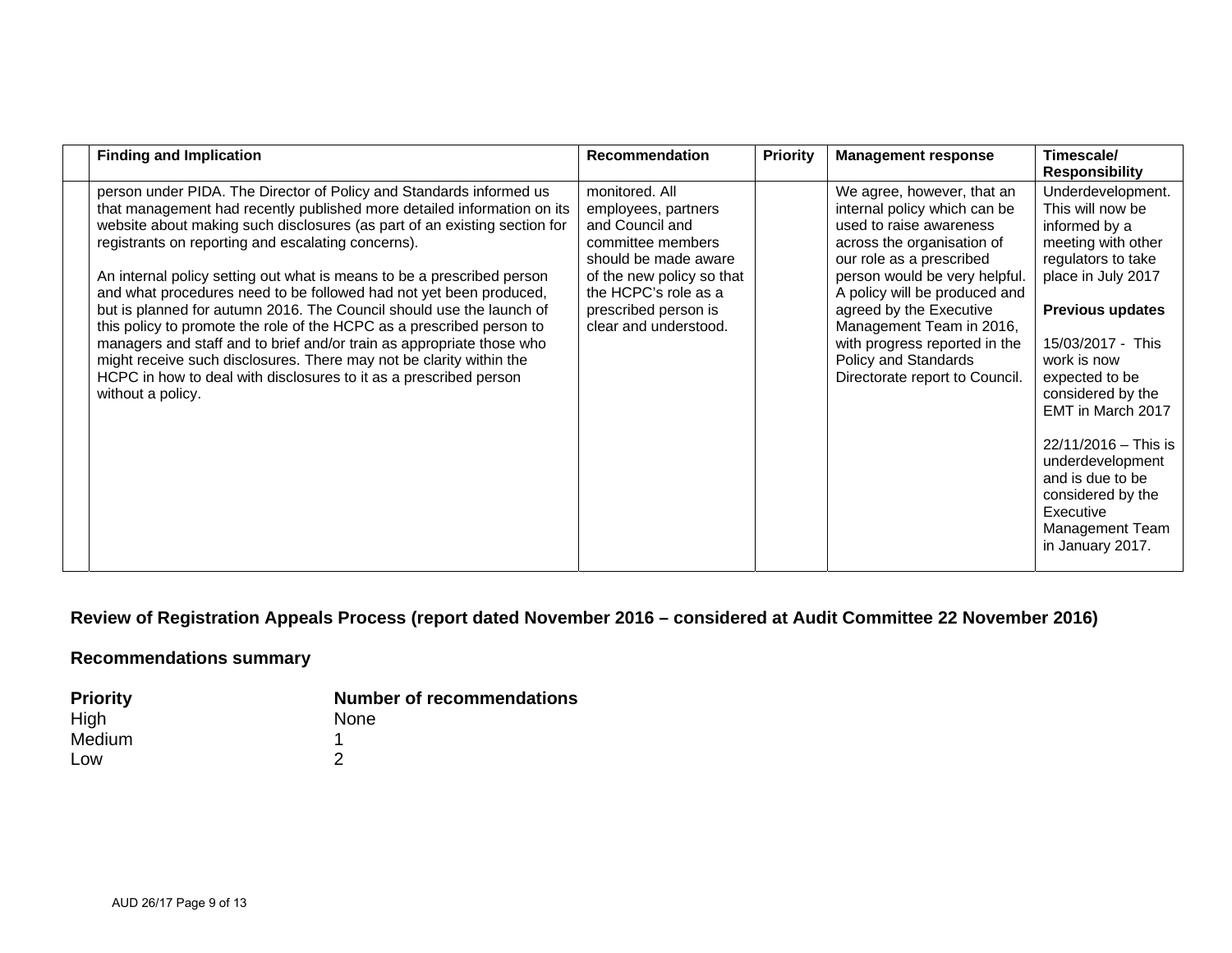| <b>Finding and Implication</b>                                                                                                                                                                                                                                                                                                                                                                                                                                                                                                                                                                                                                                                                                                                                                       | <b>Recommendation</b>                                                                                                                                                                                                                             | <b>Priority</b> | <b>Management response</b>                                                                                                                                                                                                                                                         | Timescale/<br><b>Responsibility</b>                                                                                                                                                                                                                                                                                                                                                                                                                                                                                                                                                                                                                               |
|--------------------------------------------------------------------------------------------------------------------------------------------------------------------------------------------------------------------------------------------------------------------------------------------------------------------------------------------------------------------------------------------------------------------------------------------------------------------------------------------------------------------------------------------------------------------------------------------------------------------------------------------------------------------------------------------------------------------------------------------------------------------------------------|---------------------------------------------------------------------------------------------------------------------------------------------------------------------------------------------------------------------------------------------------|-----------------|------------------------------------------------------------------------------------------------------------------------------------------------------------------------------------------------------------------------------------------------------------------------------------|-------------------------------------------------------------------------------------------------------------------------------------------------------------------------------------------------------------------------------------------------------------------------------------------------------------------------------------------------------------------------------------------------------------------------------------------------------------------------------------------------------------------------------------------------------------------------------------------------------------------------------------------------------------------|
| Current practice states that Appeal Panel chairs must also be a<br>Council member. There is no separate role profile for Panel<br>Chairs. It is undertaken as part of their Council member role.<br>The Panel Chairs we spoke to stated that it would be beneficial<br>to develop a specific role profile clearly outlining the role and<br>responsibilities.<br>The Panel Chairs also stated that further training on the role<br>would support the process. This could include training on the<br>roles and responsibilities of all involved in the appeals process<br>and some simulated experiences of dealing with potentially<br>difficult/aggressive appellants. Failure to provided clarity on the<br>role, with associated training, may lead to inconsistent<br>practices. | The HCPC should develop<br>a specific role profile for the<br><b>Registration Appeals Panel</b><br>Chair.<br>This should be<br>supplemented with<br>refresher training including<br>simulated experiences of<br>managing difficult<br>appellants. | Low             | A specific role profile will be created<br>for the Panel Chairs and<br>implemented on or before the 21<br>November 2016.<br>The content of refresher training will<br>be reviewed and any<br>enhancements will be included<br>within the refresher training<br>scheduled for 2017. | Registrations<br>Appeals Manager<br><b>Update</b><br>14/06/2017 -<br>Registration<br>Appeals team have<br>observed FTP<br>Panel Chair<br>training. The<br>scheduling for the<br>next Registration<br><b>Appeal Panel</b><br>Chair/member<br>refresher training for<br>late 2017 is soon to<br>commence.<br><b>Previous updates</b><br>15/03/2017 -<br>Discussions with<br>FTP are in progress<br>to enable us to see<br>what we can<br>emulate and what<br>they have in place<br>for new Panel Chair<br>training/refresher<br>training.<br>These changes<br>once identified will<br>be included in the<br>refresher training<br>that will be<br>delivered in 2017 |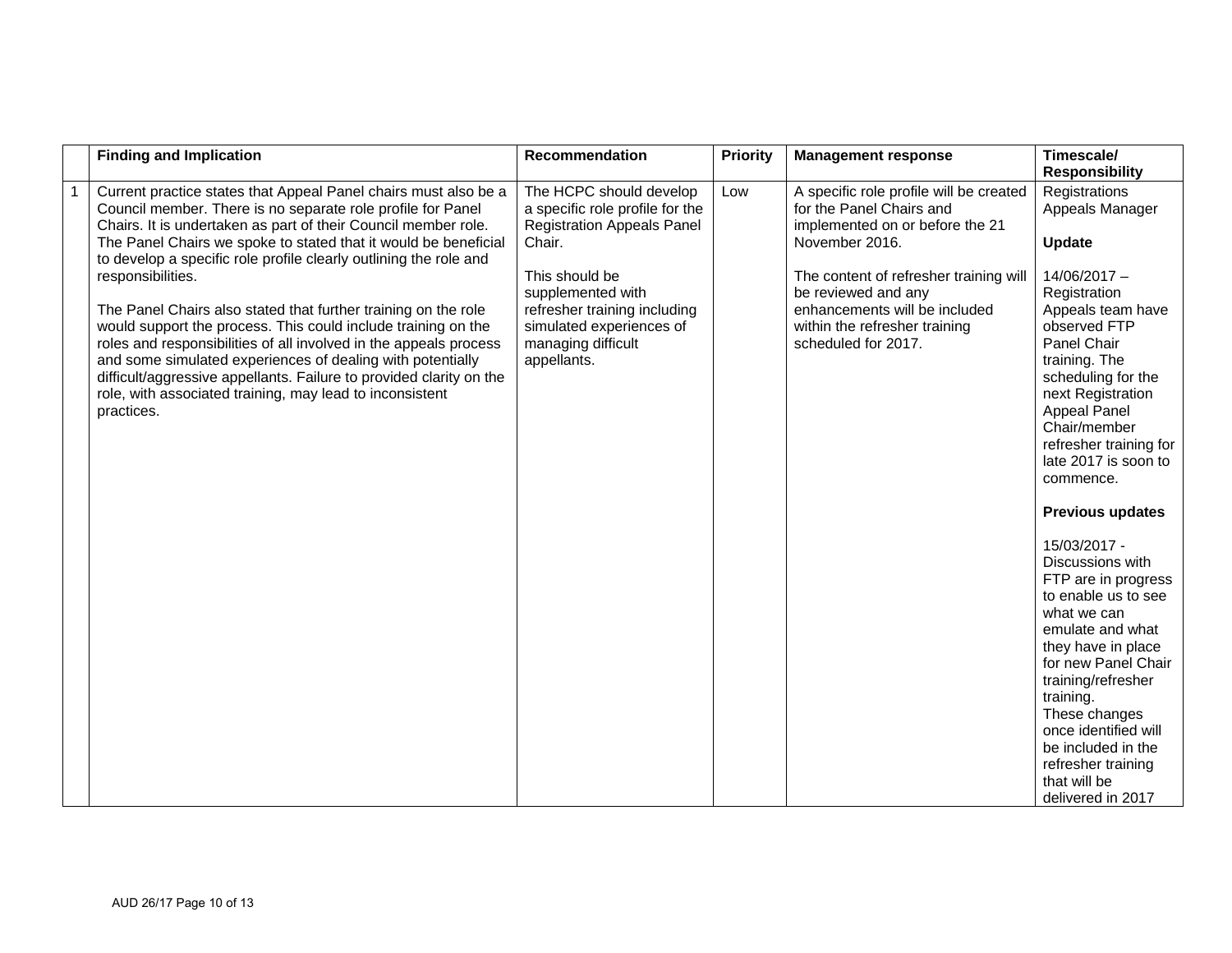# **Review of Recruitment and Retention (report dated March 2017 – considered at Audit Committee 15 March 2017)**

| <b>Priority</b> | <b>Number of recommendations</b> |
|-----------------|----------------------------------|
| High            | <b>None</b>                      |
| Medium          | <b>None</b>                      |
| Low             |                                  |

| <b>Finding and Implication</b>                                                                                                                                                                                                                                                                                                                                                                                                                                                                                                                                                                                                                                                                                                                                                                                                                                                                                                                                                                                                                                                                                                                                                                                                                                                                                                                                                                                           | <b>Recommendation</b>                                                                                                                                                                                                                                                                                                                                                                                                                                  | <b>Priority</b> | <b>Management response</b>                                                                                             | Timescale/<br><b>Responsibility</b>                                                                                                                                    |
|--------------------------------------------------------------------------------------------------------------------------------------------------------------------------------------------------------------------------------------------------------------------------------------------------------------------------------------------------------------------------------------------------------------------------------------------------------------------------------------------------------------------------------------------------------------------------------------------------------------------------------------------------------------------------------------------------------------------------------------------------------------------------------------------------------------------------------------------------------------------------------------------------------------------------------------------------------------------------------------------------------------------------------------------------------------------------------------------------------------------------------------------------------------------------------------------------------------------------------------------------------------------------------------------------------------------------------------------------------------------------------------------------------------------------|--------------------------------------------------------------------------------------------------------------------------------------------------------------------------------------------------------------------------------------------------------------------------------------------------------------------------------------------------------------------------------------------------------------------------------------------------------|-----------------|------------------------------------------------------------------------------------------------------------------------|------------------------------------------------------------------------------------------------------------------------------------------------------------------------|
| As part of our review, we randomly selected five recent<br>recruitment campaigns for testing purposes. This included the<br>recruitment of the Quality Compliance Manager and<br>Scheduling Officer.<br>Applications were received from 23 candidates for the two<br>positions on offer. Whilst we identified mainly a high level of<br>compliance with the approved procedures, as detailed in<br>Section 1 of this report, we identified a failure to file documents<br>in a central location leading to a delay in locating the interview<br>shortlisting score sheets for these two campaigns.<br>Current procedures state that the candidates should be scored<br>by the Panel Chair and one other member of staff for interview<br>shortlisting purposes. These documents should be retained in<br>the agreed central location so that they can be quickly located<br>to demonstrate that the process has been adhered to.<br>We identified that the paperwork for this process could not be<br>immediately located during our review for the Quality<br>Compliance Manager candidates (all six candidates) and for<br>seven of the Scheduling Officer candidates (there were 17<br>candidates that applied in total).<br>However, we were advised by both the Panel Chairs and HR<br>staff that the process had been followed correctly but the<br>paperwork simply could not be located during the on-site field | We recommend that the<br>HR Business Partner and<br>recruiting manager ensures<br>compliance with agreed<br>policies and procedures<br>and that supporting<br>documentation is retained<br>in the agreed central<br>location for all decisions<br>taken.<br>The introduction of the<br>Core HR Portal and<br>electronic transfer of<br>recruitment documentation<br>will support this process as<br>shortlisting will take place<br>within the system. | Low             | Review of filing implemented<br>immediately. On-line recruitment<br>within Core HR to be operational by<br>April 2017. | Director of Human<br>Resources<br><b>Update</b><br>$14/06/2017 -$<br>Complete, online<br>recruitment has<br>been implemented<br>along with a revised<br>filing process |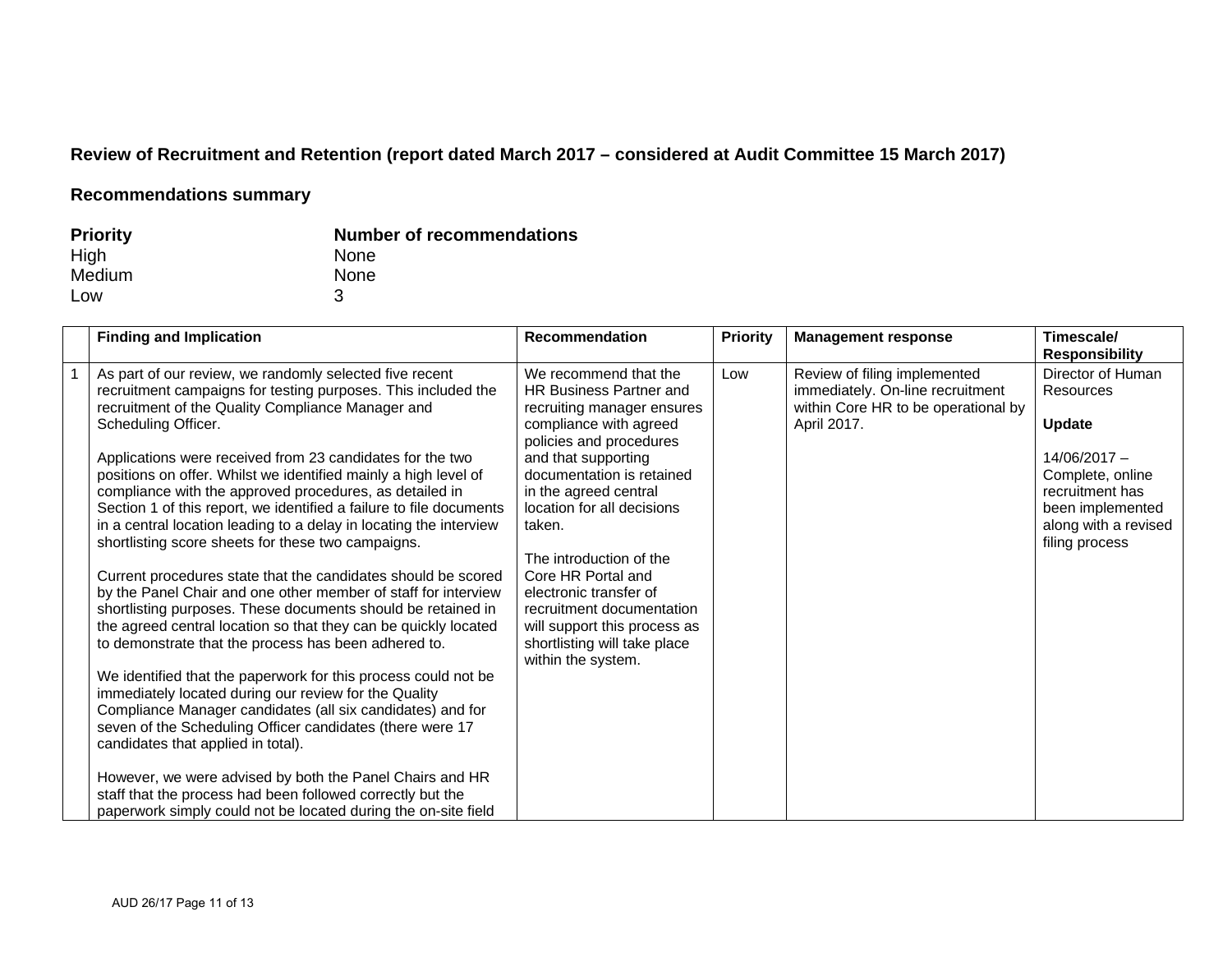|                | <b>Finding and Implication</b>                                                                                                                                                                                                                                                                                                                                                                                                                                                                                                                                                                                                                                                                                                                                                                                                                                                                                                                                                                                                                                                                                                                                                                                                                                                                                  | Recommendation                                                                                                                                                                                                                                                                              | <b>Priority</b> | <b>Management response</b>                                                                                                                                     | Timescale/<br><b>Responsibility</b>                                                                                                      |
|----------------|-----------------------------------------------------------------------------------------------------------------------------------------------------------------------------------------------------------------------------------------------------------------------------------------------------------------------------------------------------------------------------------------------------------------------------------------------------------------------------------------------------------------------------------------------------------------------------------------------------------------------------------------------------------------------------------------------------------------------------------------------------------------------------------------------------------------------------------------------------------------------------------------------------------------------------------------------------------------------------------------------------------------------------------------------------------------------------------------------------------------------------------------------------------------------------------------------------------------------------------------------------------------------------------------------------------------|---------------------------------------------------------------------------------------------------------------------------------------------------------------------------------------------------------------------------------------------------------------------------------------------|-----------------|----------------------------------------------------------------------------------------------------------------------------------------------------------------|------------------------------------------------------------------------------------------------------------------------------------------|
|                | work. The paperwork was however located in email folders and<br>was promptly provided after the draft report was shared with<br>management.<br>We understand from the HR staff that applicants would not be<br>invited to the interview stage if the paperwork had not been<br>received by them at the time of the campaign.<br>Failure to file documentation in a central location to<br>demonstrate a level of consistency in shortlisting candidates for<br>interview may lead to delays in responding to external<br>challenge over the result of the exercise.                                                                                                                                                                                                                                                                                                                                                                                                                                                                                                                                                                                                                                                                                                                                             |                                                                                                                                                                                                                                                                                             |                 |                                                                                                                                                                |                                                                                                                                          |
| $\overline{2}$ | We understand from our meeting with the HR Business Partner<br>that references for successful candidates should cover a<br>minimum three year period. We further understand from the HR<br>Business Partner that discretion maybe applied depending in<br>the applicant's history and experience.<br>Our testing highlighted that for one successful candidate for a<br>fixed term role their reference did not cover this minimum<br>period.<br>The references obtained covered the periods from 19<br>November 2015 to the date of employment and a further<br>reference from 27 June 2012 to 19 July 2013. The application<br>form for the individual provided details of a further two short -<br>term assignments of four months' and two months' duration<br>respectively over the period August 2013 to November 2015.<br>Discretion was applied in this case and the decision was taken<br>to obtain a reference for the longer period of employment (June<br>2012 - July 2013) rather than the slightly more recent but much<br>shorter contracts.<br>References validate (or not) what the candidate has put on<br>their CV and told you during selection and therefore failure to<br>provide them for the agreed minimum period could lead to<br>external challenge over the result of the exercise. | The HR Business Partner<br>should ensure that<br>references for all<br>successful candidates are<br>provided in accordance<br>with the agreed procedures<br>provided that this is<br>reasonable, proportionate<br>and appropriate given the<br>details of the individual's<br>work history. | Low             | Reference policy will continue to be<br>followed, references will be<br>reviewed and discretion will be<br>applied about time periods in<br>appropriate cases. | Director of Human<br><b>Resources</b><br><b>Update</b><br>$14/06/2017 -$<br>Complete:<br>Reference policy<br>continues to be<br>followed |